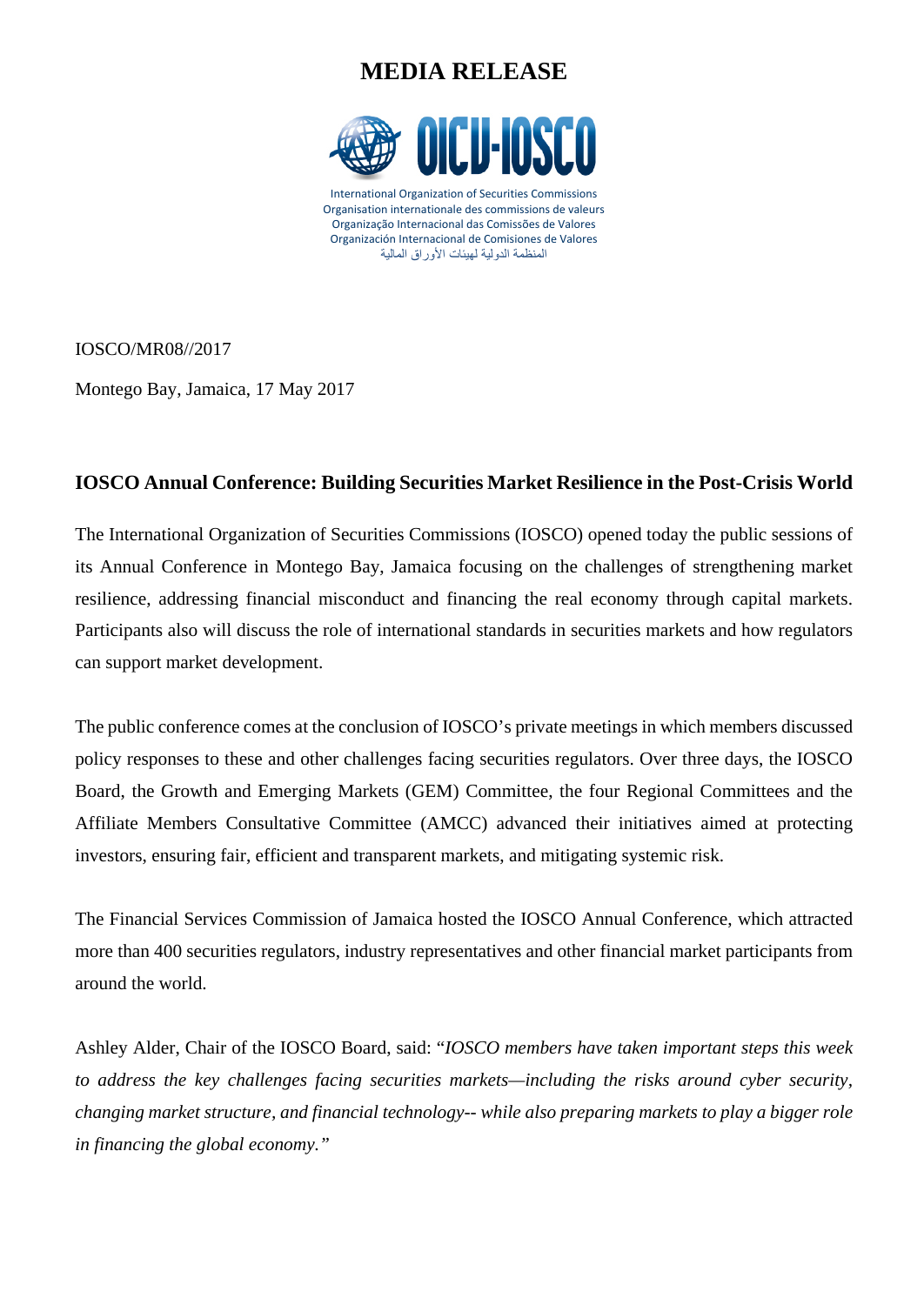### *Strengthening the structural resilience of capital markets*

In the area of audit quality, the Board discussed potential enhancements to the governance of the international audit standard-setting process that IOSCO helps to oversee. The Board stressed the importance of increasing the independence of the international standard-setting bodies and reinforcing the public interest oversight function of the standard-setting process, with a view to ensuring high-quality international auditing and ethics standards.

In the area of asset management, the Board progressed its initiatives on liquidity risk management of collective investment schemes, aimed at strengthening the resilience of this form of market-based finance. The work also forms part of IOSCO´s efforts to take forward the relevant Financial Stability Board (FSB) recommendations to address potential structural vulnerabilities related to asset management activities.

The Board agreed IOSCO should examine regulatory reforms in derivatives markets to determine whether any aspects of the reforms, while contributing to financial stability, may have had negative, unintended markets effects which may need to be addressed by regulators. The Board also discussed IOSCO´s work with the Committee on Payments and Market Infrastructures on CCP resilience and recovery issues and on the FSB initiative on CCP resolution.

To further address market issues, the IOSCO Board agreed to prepare a public statement on matters for users of Financial Benchmarks to consider when selecting Benchmarks.

## *Analyzing the role of securities markets and securities regulation in capital raising and sustainability issues; and the related role of securities regulation.*

The Board heard a presentation from the FSB Task Force on climate-related financial disclosures and followed up with a discussion related to integrated reporting and sustainability issues.

### *Determining the role of regulation in financial technology and automation.*

An industry representative presented for Board discussion a possible framework for the regulatory use of penetration testing, which allows firms in the financial industry to evaluate their systems and controls, identify vulnerabilities, and strengthen their infrastructure against cyber threats. The Board agreed that a careful scoping out of possible future work would be very useful.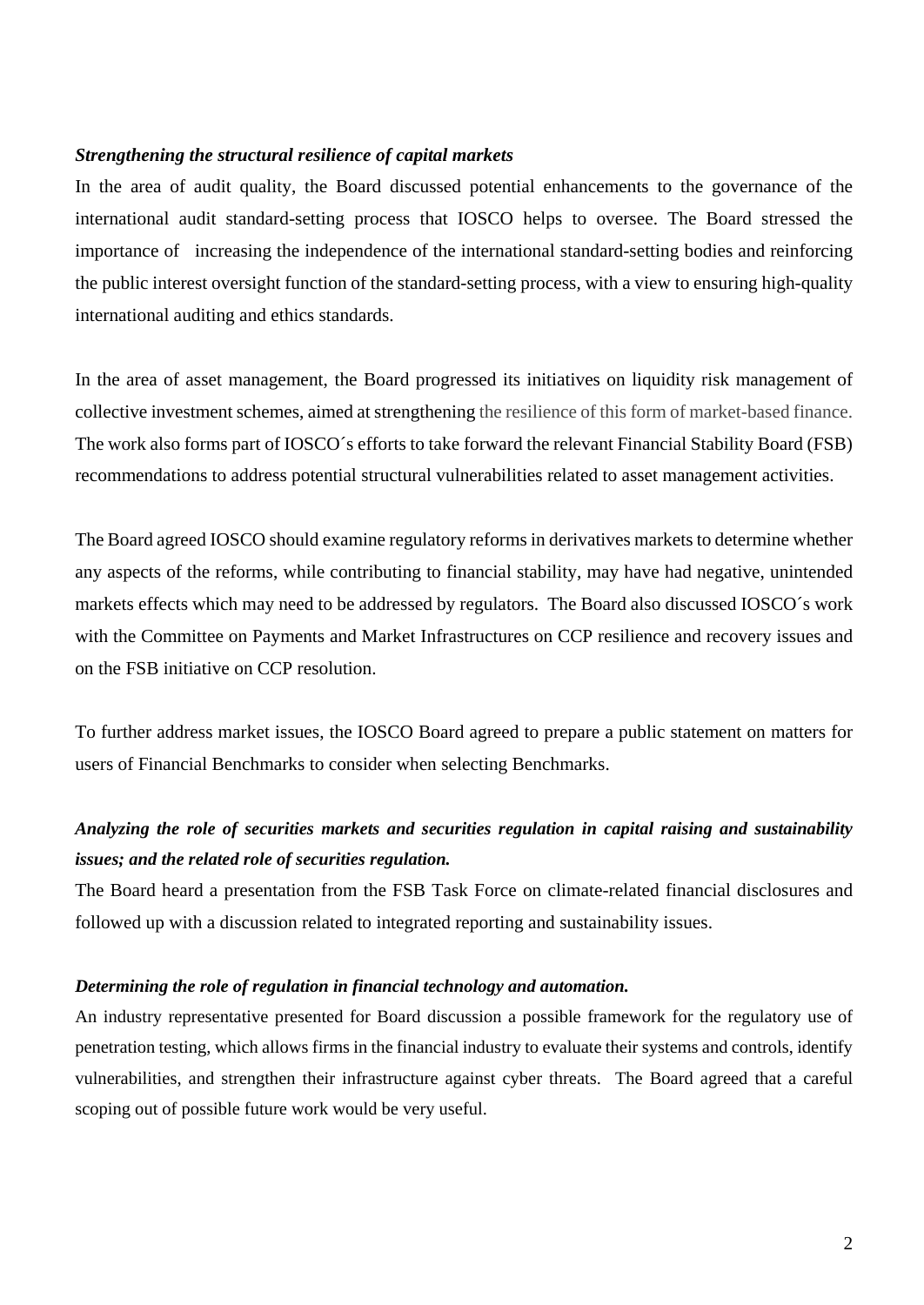*On assisting IOSCO´s members*, the Board agreed to the Assessment Committee´s work plan for 2017- 2018, including the IOSCO Standards Implementation Monitoring (ISIM) on secondary and other market Principles. The ISIM is a tool used by IOSCO to monitor the implementation by member jurisdictions of the core IOSCO Principles and Standards on regulation.

The Presidents Committee, comprised of all the Chairs of ordinary and associate members, approved during the Annual Conference, a resolution to revise IOSCO's Objectives and Principles of Securities Regulation, aligning them with recent revisions to the accompanying Methodology for assessing implementation of the Principles.

The following members were formally recognized for becoming signatories to the IOSCO Multilateral Memorandum of Understanding on cooperation and the exchange of information, taking the total number of signatories to 114 out of 142 eligible IOSCO members:

- Superintendencia del Mercado de Valores, **Panama**
- Capital Markets Authority**, Kuwait**
- Qatar Financial Centre Regulatory Authority, **Qatar**
- Financial Services Regulatory Authority, **Abu Dhabi**
- Capital Markets Authority, **Uganda**

The Comissão do Mercado de Capitais of **Angola** is expected to become a signatory to the MMoU in June.

## N**OTES TO THE EDITORS**

- 1. IOSCO is the leading international policy forum for securities regulators and is recognized as the global standard setter for securities regulation. The organization's membership regulates more than 95% of the world's securities markets in more than 115 jurisdictions and it continues to expand.
- 2. The IOSCO Board is the governing and standard-setting body of the International Organization of Securities Commissions (IOSCO) and is made up of 34 securities regulators. Ashley Alder, the Chief Executive Officer of the Securities and Futures Commission (SFC) of Hong Kong, is the Chair of the IOSCO Board. The members of the IOSCO Board are the securities regulatory authorities of Argentina, Australia, Belgium, Brazil, China, Egypt, France, Germany, Hong Kong, India, Indonesia, Ireland, Italy, Jamaica, Japan, Kenya, Malaysia, Mexico, Nigeria, Ontario, Pakistan, Peru, Quebec, Saudi Arabia, Singapore, South Korea, Spain, Sweden, Switzerland, the Netherlands, Turkey, the United Kingdom, and the United States of America.